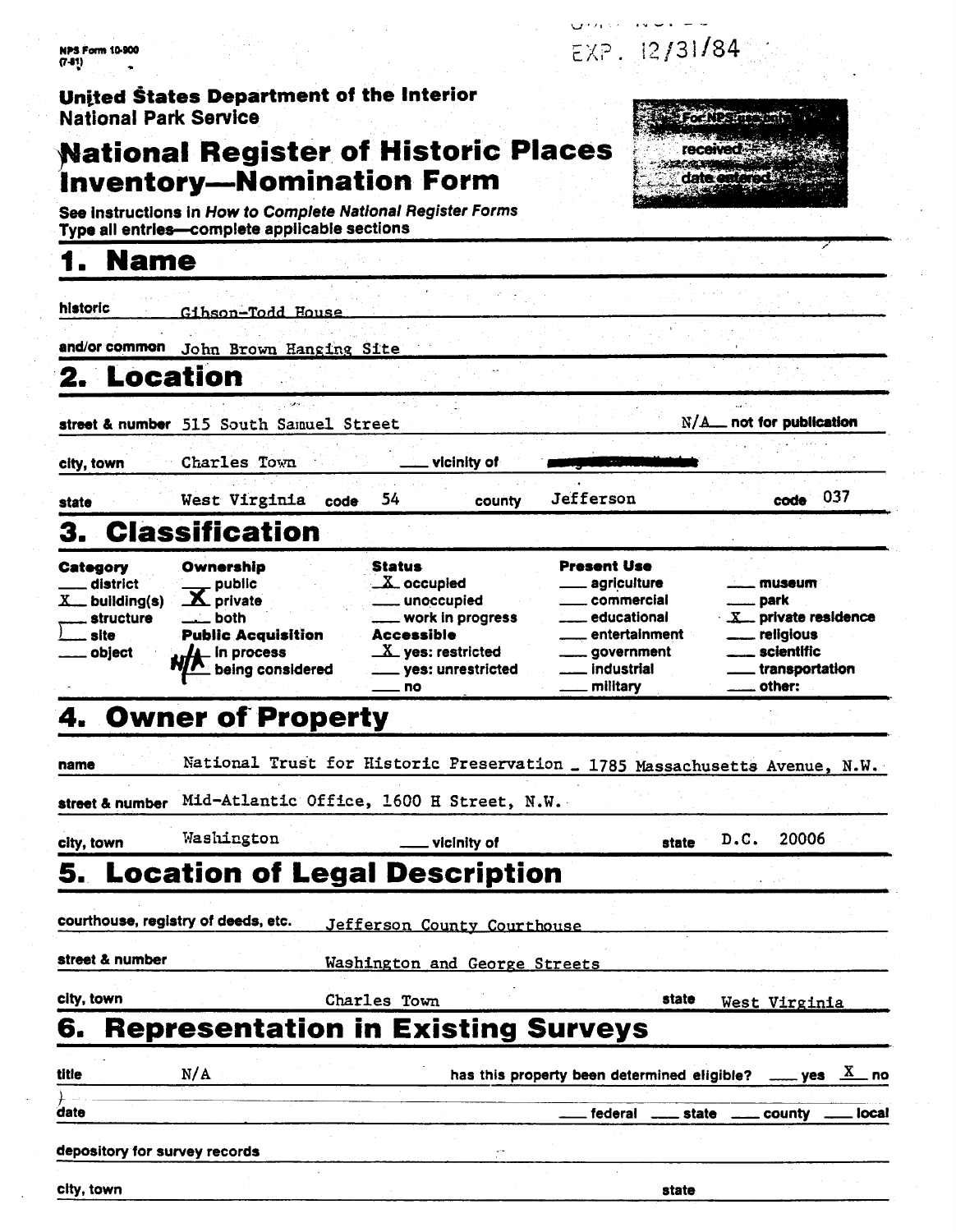# **7. Description**

| 7.                                                       | <b>Description</b>                 |                                               |                                                                 |  |  |
|----------------------------------------------------------|------------------------------------|-----------------------------------------------|-----------------------------------------------------------------|--|--|
| Condition<br>$\triangle$ excellent<br>___ good<br>— fair | deteriorated<br>ruins<br>unexposed | <b>Check one</b><br>Х<br>unaltered<br>altered | <b>Check one</b><br>$\mathbf{X}$ original site<br>date<br>moved |  |  |

-

**Describe the present and original (if known) physical appearance** 

The Gibson-Todd House stands on the southern portion of a large, treeshaded lot at 515 South Samuel Street in the center of Charles Town's principd residential neighborhood. The commodious and well-preserved Victorian residence, built in 1891, is approached by a paved curving **walkway** that begins at the gate of a wrought iron fence that skirts the house lot along the sidewalk on South Samuel Street to the west and on East Hunter Street to the north. (The Gibson-Todd house lot is at the southeast corner of South Samuel Street and East Hunter Street). The fence, with two horizontal channel bars and pickets and line posts of wrought iron follows a simple design pattern that copies the general lines of a previous wooden picket fence. To the northeast of the house is a small, 2-story barn whose gables are sheathed in imbricated wooden shingles. The subsidiary building's roof ridge is capped with a small cupola.

**The** Gibson-Todd House is an 18-room, 2%-story red brick structure that follows design precedents of late 19th-century eclecticism. Dominant in the irregular massing and projecting above the complex slate-covered roof of hips and multiple gables, is a colossal 3-story round tower in the Norman style. The rich brick corbeling of the tower's cornice and frieze echo the common billet moldings of Norman and Romanesque architecture . The conical tower roof is adorned with a handsome cast metal urn finial. Gable coping is cast or pressed metal simulating stone. Pommel-like metal ornaments (waterboxes?) embellish the parapets of the house at the junction of the valleys. Ridge cresting is another metal feature of the structure's roofs. Imposing chimneys at gable ends are deeply paneled and enriched with corbeling. With the exception of gable windows which are sometimes paired and round-topped, the remaining windows are segmental, doublehung, and feature upper sashes with borders of small square lights in the Queen Anne style. The interior shutters (paneled blinds) are in place **and** are fully functional.

Among the best preserved exterior features is the expansive entrance veranda. Its paired, turned columns carry a roof whose eaves are ornamented withadenti1 rowand a screen of turned spindels. **The** trim, including the edifice's wooden and metal appointments, are painted in a light or earth-tone  $\mathbf{rown.}$ 

್ಲಿ ಮ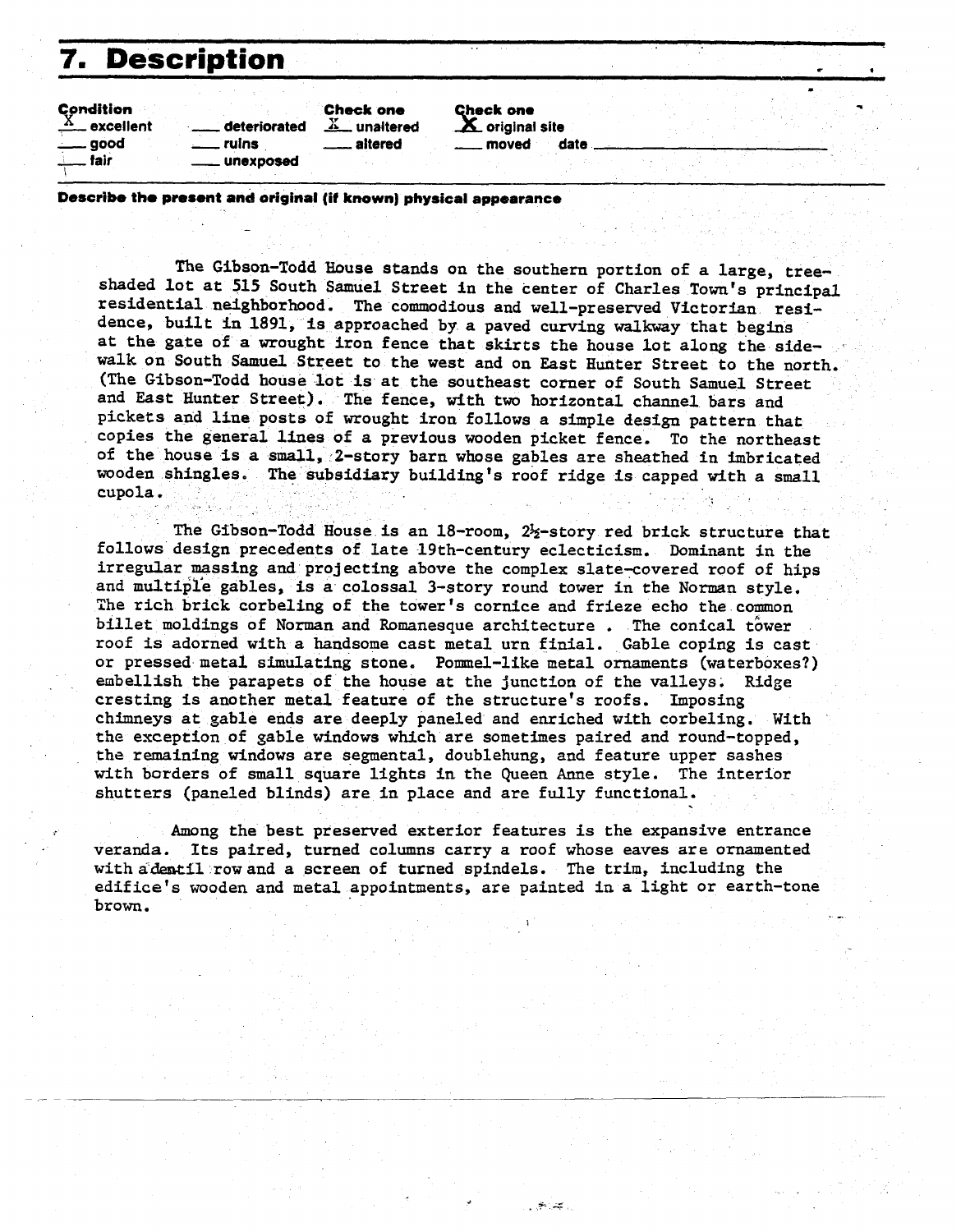# 8. Significance

| Period                            | Areas of Significance-Check and justify below  |                                          |                                     |                     |
|-----------------------------------|------------------------------------------------|------------------------------------------|-------------------------------------|---------------------|
| prehistoric                       | archeology-prehistoric ____ community planning |                                          | Let landscape architecture          | religion            |
| 1400-1499                         | archeology-historic                            | conservation                             | law                                 | science             |
| $\frac{1500 - 1599}{1500 - 1599}$ | . agriculture                                  | <u>__</u> __ economics                   | Hiterature                          | sculpture.          |
| <u>. 1600–1699</u>                | X architecture                                 | <u>____</u> education                    | ___ military                        | ___ social/         |
| $-1700 - 1799$                    | — art                                          | <u>___</u> engineering                   | <u>.</u> music                      | humanitarian        |
| $X$ 1800-1899                     | commerce                                       | __ exploration/settlement ___ philosophy |                                     | theater             |
| — 1900—                           | communications                                 | <u>__</u> Industry                       | $\underline{X}$ politics/government | transportation      |
|                                   |                                                | . Invention                              |                                     | $X$ other (specify) |
|                                   |                                                |                                          |                                     | Local History       |
| <b>Specific dates</b>             | 1850. 1801                                     | <b>Builder/Architect</b>                 | $M_{11}11a++$<br>Thomas A           | areh <sub>1</sub>   |

Thomas A. Mullett, architect

<u> 1859: 1891</u> **Statement of Significance (in one paragraph)** 

> The Gibson-Todd House, located at 515 South Samuel Street in Charles Town, Jefferson County, West Virginia is significant as the home of John Gibson, an individual prominent in the annals of Jefferson County, and other prominent members of his family<sup>1</sup>. It is equally singificant as the site of the hanging of the famed abolitionist John Brown, an event of transcendent national significance, and as a significant example of Victorian residential architecture in Charles Town<sup>3</sup>.

#### EXPLANATORY NOTES

John Thomas Gibson (1825-1904) who built the fine Victorian residence 1. on South Samuel Street in Charles Town, was an individual who played an important part in Jefferson County and Virginia/West Virginia affairs throughout his entire adult life. Gibson first entered public life in 1851 when he was elected to represent Jefferson County in the Virginia House of Delegates, serving from 1851 to 1853. In the critical election of 1859, the last one before the opening of the Civil War, he was again elected to the Virginia House of Delegates, serving in the session that took Virginia out of the Union in 1861. In the year of his second election to the legislature, James T. Gibson played a prominent role in one of, if not the most, profound events in Jefferson County annals; the raid of abolitionist John Brown upon the Federal armory at Harpers Ferry. Gibson was the commanding colonel of the county's contingent of the Virginia Militia. The "Jefferson Guards of Charles Town", under Gibson's command, were the first troops to arrive on the scene at Harpers Ferry and Gibson led the first armed clash with Brown and his men. At Brown's hanging in December of 1859, Colonel Gibson led the force of Virginia Militia present to keep order. In recognition of these services, Gibson received an original copy of John Brown's "Chatham Constitution" (his plan of government if the raid had been successful) as well as the table upon which Brown's death warrant was signed. Both of these items are in the Gibson-Todd House.

Gibson served as an officer in the Army of Northern Virginia, C.S.A., throughout the Civil War, fighting to the bitter end. He was paroled at Appomattox Court House after General Lee's surrender. After the war, Gibson returned to Jefferson County where he subsequently served as mayor of Charles Town and as a member of the Jefferson County Commission. He built his fine residence in 1891 on the site of John Brown's hanging over thirty years before. John T. Gibson died at this home in 1904. His son, Braxton D. Gibson served in the West Virginia Legislature from 1889 to 1891. Gibson's daughter, Anne,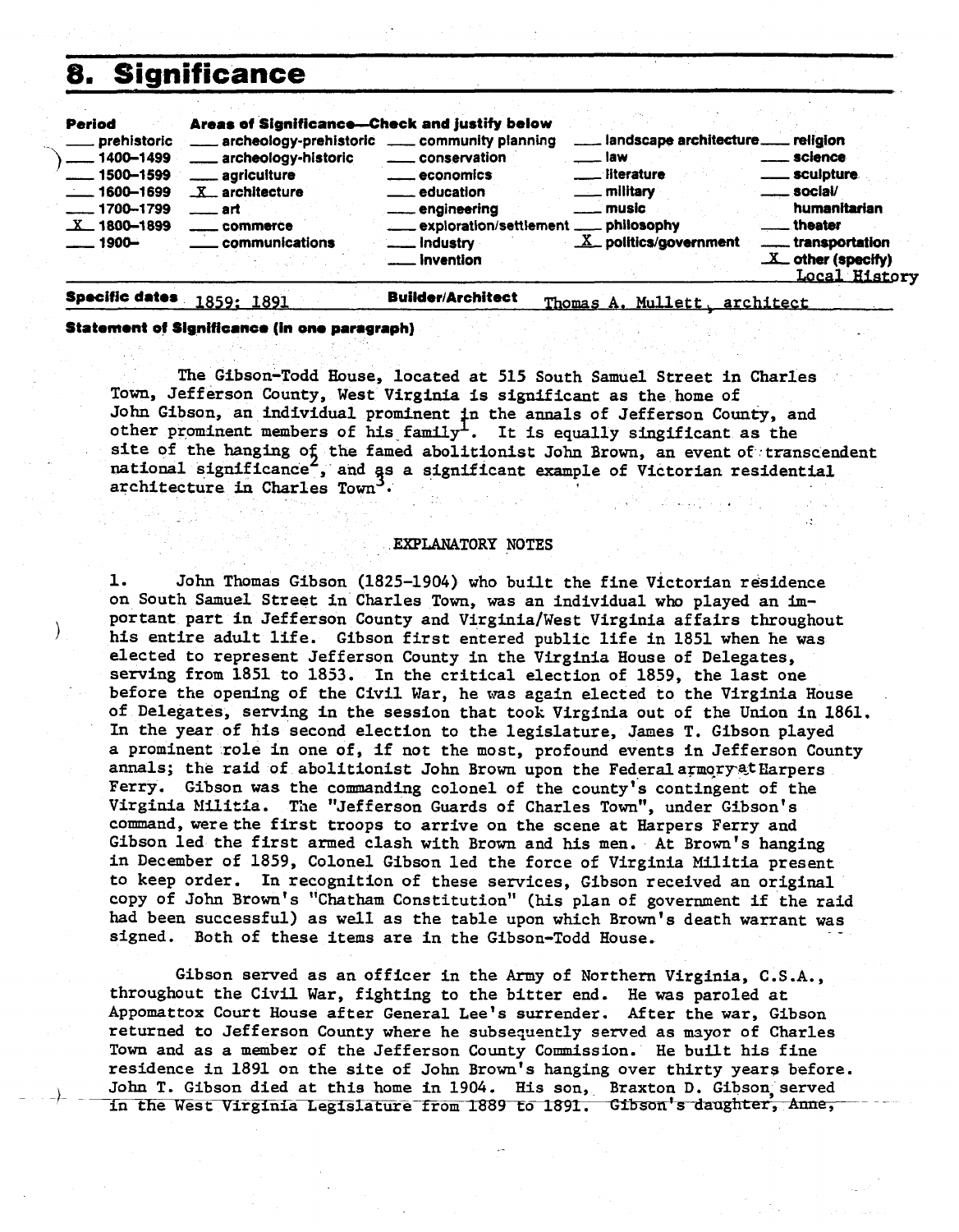FHA-8-300 (11-78)

#### United States Department of the Interior Heritage Conservation and Recreation Service

# **National Register of Historic Places** Inventory-Nomination Form

<u>WANTERSTAR</u> For HCRS use only received ား အမ် data entered

<u>ؽؽڗڲۄڿؠڂ؇</u>ڲ؇؞ؽ Gibson-Todd House, Charles Town, Jefferson Co., West Virginia Continuation sheet Item number 8

Page

 $\overline{2}$ 

married William Bainbridge Packette, a great-grand nephew of President George Washington. Their only child, Frances Packette, was married in 1925 to Augustine J. Todd and the reception was held at the house, which the Todd's eventually inherited and used as a weekend home for many years. Recently, Mrs. Todd, a widow, donated the building to the National Trust for Historic Preservation in order to insure its future.

 $2.$ The site on which the Gibson-Todd House was constructed in 1891 is the same site where, on December 2, 1859, famed abolitionist John Brown was hanged for murder and treason. This overwhelmingly historic event is extremely well documented in many other sources, so suffice it to say that this event, along with the events that led up to Brown's tragic ending, are considered to be a direct cause of the outbreak of the Civil War. Among those present at the hanging were a number of individuals who the coming war was to raise to fame or notoriety; future Confederate generals Thomas J. "Stonewall" Jackson, John McCausland and J.E.B. Stuart, and the assassin of Lincoln, John Wilkes Booth. When the old Jefferson County Jail where Brown had been incarcerated was demolished, John Gibson obtained stones from the building and used them to build a monument, still to be seen, to Brown's hanging on the grounds of the property.

з. The Gibson-Todd House is significant as an intact example of late 19th century architecture following eclectic design principall favored by many architects and builders of the period. As a small town residence it stands apart in its quiet neighborhood setting from the frame house types of other periods. Stylistically, the red brick house incorporates style elements from the Norman, Romanesque and Queen Anne modes. Dominant in this repertoir is the 3-story tower with its slate-covered conical cap and medievalistic corbeled brick cornice and frieze. Exterior turned millwork and cast or pressed metal ornaments blend with unpainted red brick facades behind coats of earth-tone brown paint.

Architect Thomas A. Mullett (1862-1935), the son of famed architect Alfred B. Mullett, designed the Gibson-Tood House. Mullett was active in the Charles Town community in the late 19th century where his plans were used for the Charles Town Opera House and the Charles Town Jail.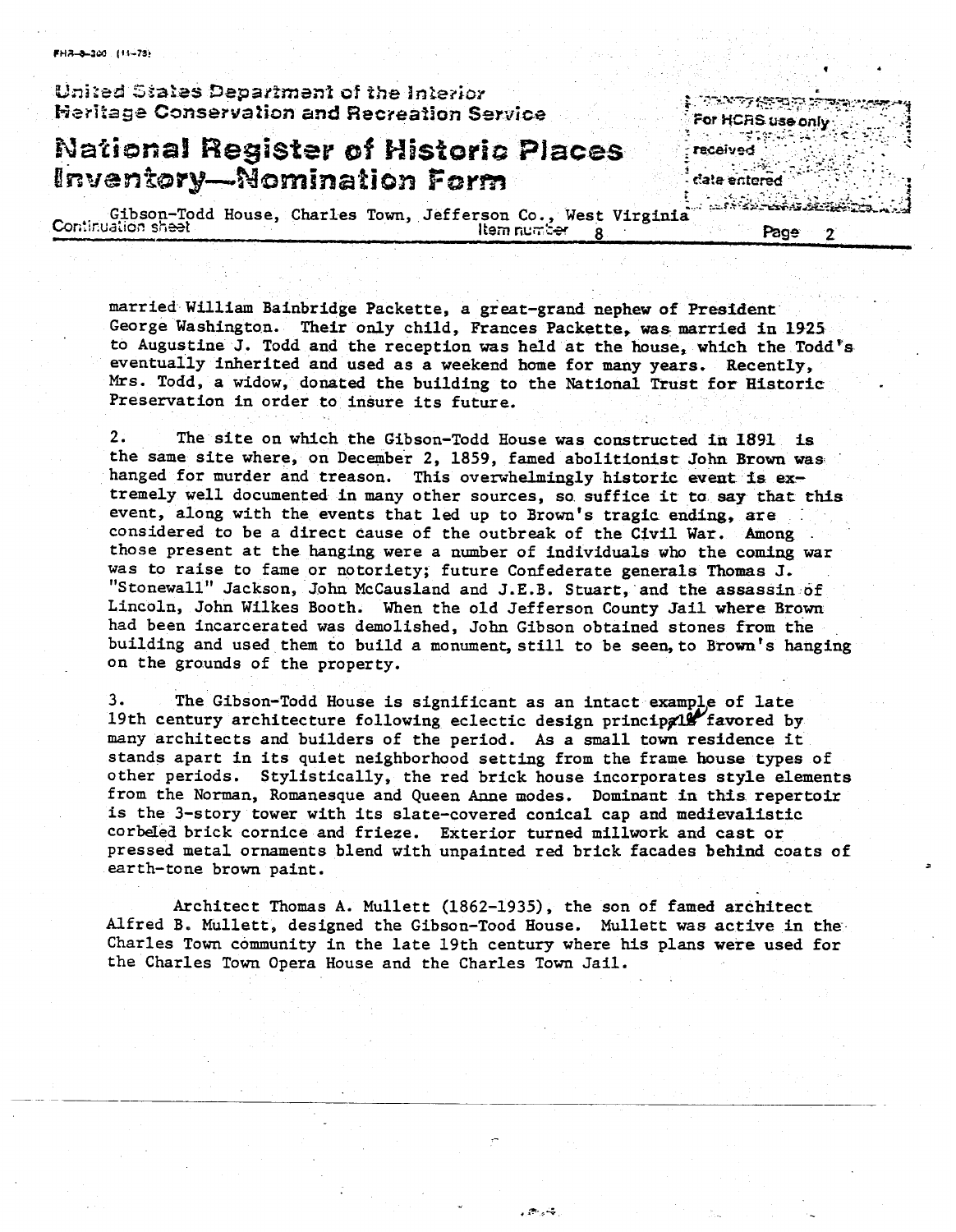# **9. Major Bibiioqraphical References**

Bushong, Millard K., Historic Jefferson County, Boyce, Va., Carr Publishing Co., 1973. Charleston Daily **Mail,** "Bygone Era Endures in Victorian Charles Town **Bouse"** by ) Grif fith, Charleston, W.Va., November **25,** 1982.

Martinsburg Journal, ''Where He Hanged" by Cindy Decker, Martinsburg, **W.Va.,** October **19, <sup>I</sup>YX/.** 

### **10. Geographical Data**

|                           | Acreage of nominated property<br>Quadrangle name Charles Town | one acre                          |                  |                | Quadrangle scale 1:24,000 |
|---------------------------|---------------------------------------------------------------|-----------------------------------|------------------|----------------|---------------------------|
| <b>UMT References</b>     |                                                               |                                   |                  |                | 心臓の病                      |
| A I<br><u>.18</u><br>Zone | 2 5 3 6 2 0 <br>Easting                                       | 4 3 5 2 2 0 0 <br><b>Northing</b> | В<br><b>Zone</b> | <b>Easting</b> | <b>Northing</b>           |
| C.                        |                                                               |                                   | D                |                |                           |
| E.                        |                                                               |                                   |                  |                |                           |
| G                         |                                                               |                                   | alan Mar         |                | <b>Service State</b>      |

Verbal boundary description and lustification A rectangular parcel at the southeast corner of (intersection of) S. Samuel St., and E. Hunter St., bounded to the west by S. Samuel St., to the north by E. Hunter St., to the east by a city alley and to the **south'by** a **'chain**  link fence.

|       | List all states and counties for properties overlapping state or county boundaries |                                                                                                     |  |        |                                                                                                                  |             |  |  |
|-------|------------------------------------------------------------------------------------|-----------------------------------------------------------------------------------------------------|--|--------|------------------------------------------------------------------------------------------------------------------|-------------|--|--|
| state |                                                                                    | $N/A$ code                                                                                          |  | county |                                                                                                                  | code        |  |  |
| state |                                                                                    | s en Antonio (especie a la provincia a la población<br>and the contract of the contract of the code |  | county | a se por estas de la partida de la partida de la partida de la partida de la partida de la partida de la partida | <b>code</b> |  |  |
|       |                                                                                    |                                                                                                     |  |        |                                                                                                                  |             |  |  |

# **11. Form Prepared By**

|              |                                                                             | a sa kacamatan sa karang sa mga bayang mga magalang ng mga magalang ng mga magalang na magalang ng mga mga mga                                                                                                                 |
|--------------|-----------------------------------------------------------------------------|--------------------------------------------------------------------------------------------------------------------------------------------------------------------------------------------------------------------------------|
| name/title   | Rodney S. Collins, Architectural Historian and Michael J. Pauley, Historian |                                                                                                                                                                                                                                |
|              | <b>Historic Preservation Unit</b>                                           | the state of the state and the                                                                                                                                                                                                 |
| organization | W.Va. Dept. of Culture and History                                          | date<br><b>June 8, 1983</b>                                                                                                                                                                                                    |
|              | The Cultural Center                                                         |                                                                                                                                                                                                                                |
|              | street & number Capitol Complex<br>그 사람들은 사람들의 사람들은 사람들의 사람들이 많다.           | 304/348-0240<br>telephone                                                                                                                                                                                                      |
|              |                                                                             | and the company of the company of the company of the company of the company of the company of the company of the company of the company of the company of the company of the company of the company of the company of the comp |

city or town Charleston **State West Virginia** 25305

# **9 2. State Historic Preservation Officer Certification**  national -\$,. state - local

The evaluated significance of this property within the state **Is:** 

As the designated State Historic Preservation Officer for the National Historic Preservation Act of 1966 (Public Law 89-As the designated State Historic Preservation Officer for the National Historic Preservation Act of 1966 (Public La<br>665), I hereby nominate this property for inclusion in the National Register and certify that it has been according to the criteria and procedures set forth by the National Park Sarvice

| State Historic Preservation Officer signature |  |  |                                                        |
|-----------------------------------------------|--|--|--------------------------------------------------------|
|                                               |  |  |                                                        |
| dile State Historic Preservation Officer      |  |  | $\frac{1}{9}$ date $\frac{1}{10}$ , $\frac{1983}{100}$ |

くちも

For NPS use only: I hereby certify that this property is in an a Nata a Fr

Keeper of the National Register

ัAttestଈ

**Chief of Registration 3**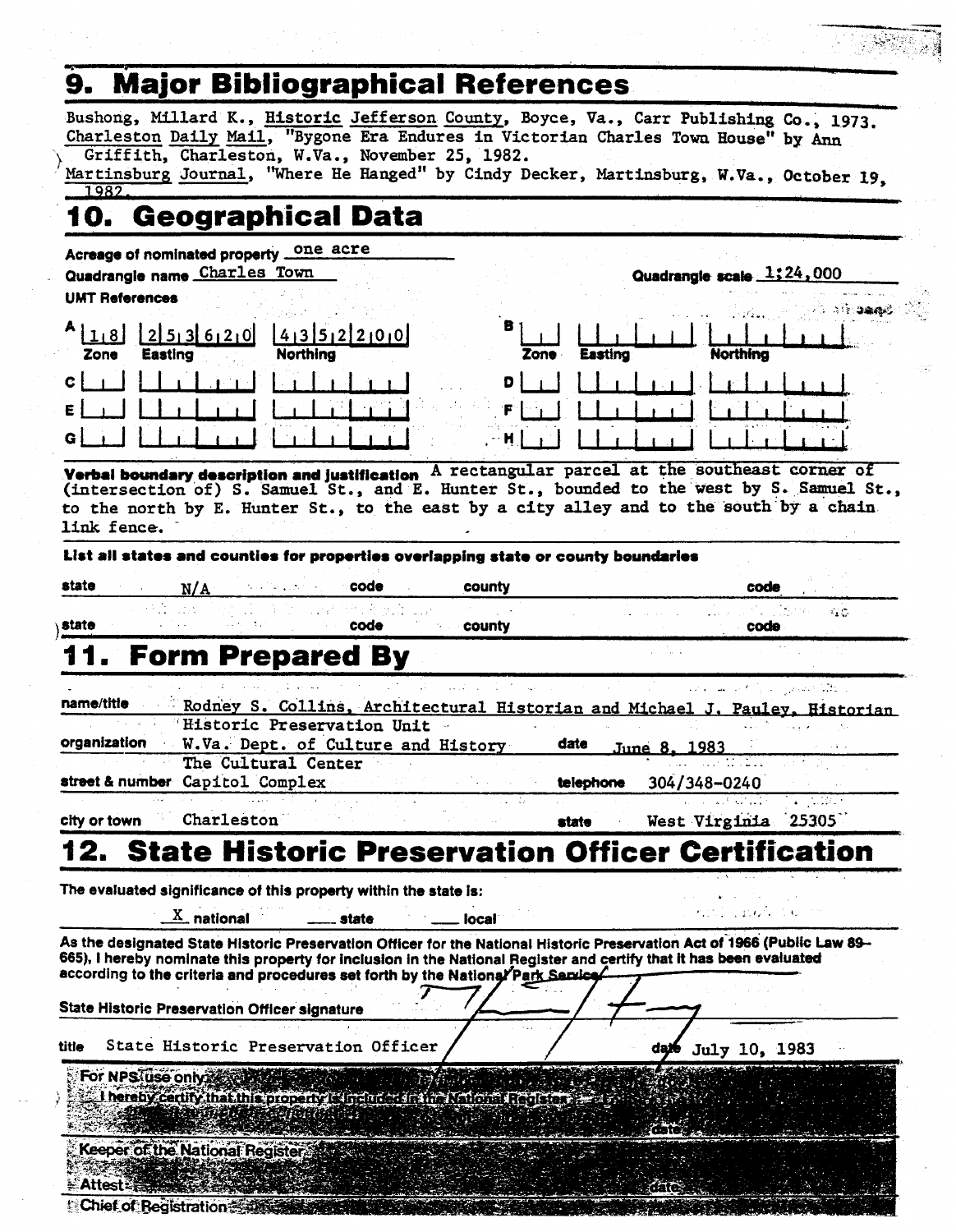FHR-8-300 (11-73)

United States Department of the Interior **Haritage Conservation and Recreation Service** 

# **National Register of Historic Places** Inventory-Nomination Form

**WANTERSHAR** For HCRS use only  $\sim 2000$ received 30 7th 도록 date entered فمخضا والأفتان

Gibson-Todd House, Charles Town, Jefferson Co., West Virginia<br>Continuation sheet the state of the state of the state of the state of the state of the state of the state of the state of the state of the state of the state o

Page

 $\overline{2}$ 

**#9 Major Bibliographical References** 

**Norris, J.E., ed., Histoq of the Lower Shenandoah Valley, Chicago, Ill., A. Warner** & **Co.., 1890. Category Community Contribution:**<br>
Norris, J.E., ed., <u>History of the Lower Shenandoah Valley,</u><br>
Chicago, Ill., A. Warner & Co., 1890.<br>
Dates, Stephen B., <u>To Purge This Land With Blood: A Biography</u><br>
<u>Of John Brown</u>, New rris, J.E., ed., <u>History of the Lower Shenandoal</u><br>Chicago, Ill., A. Warner & Co., 1890.<br>tes, Stephen B., <u>To Purge This Land With Blood:</u><br>of John Brown, New York, Harper & Row, 1970.<br>st Virginia: A Guide to the Mountain S Oates, Stephen B., <u>To Purge This Land With Blood: A Biography</u><br>of John Brown, New York, Harper & Row, 1970.<br>West Virginia: A Guide to the Mountain State, New York, Oxford **University Press, (Writers Project, W.P.A.), 1941.** 

يسر كالمواطنين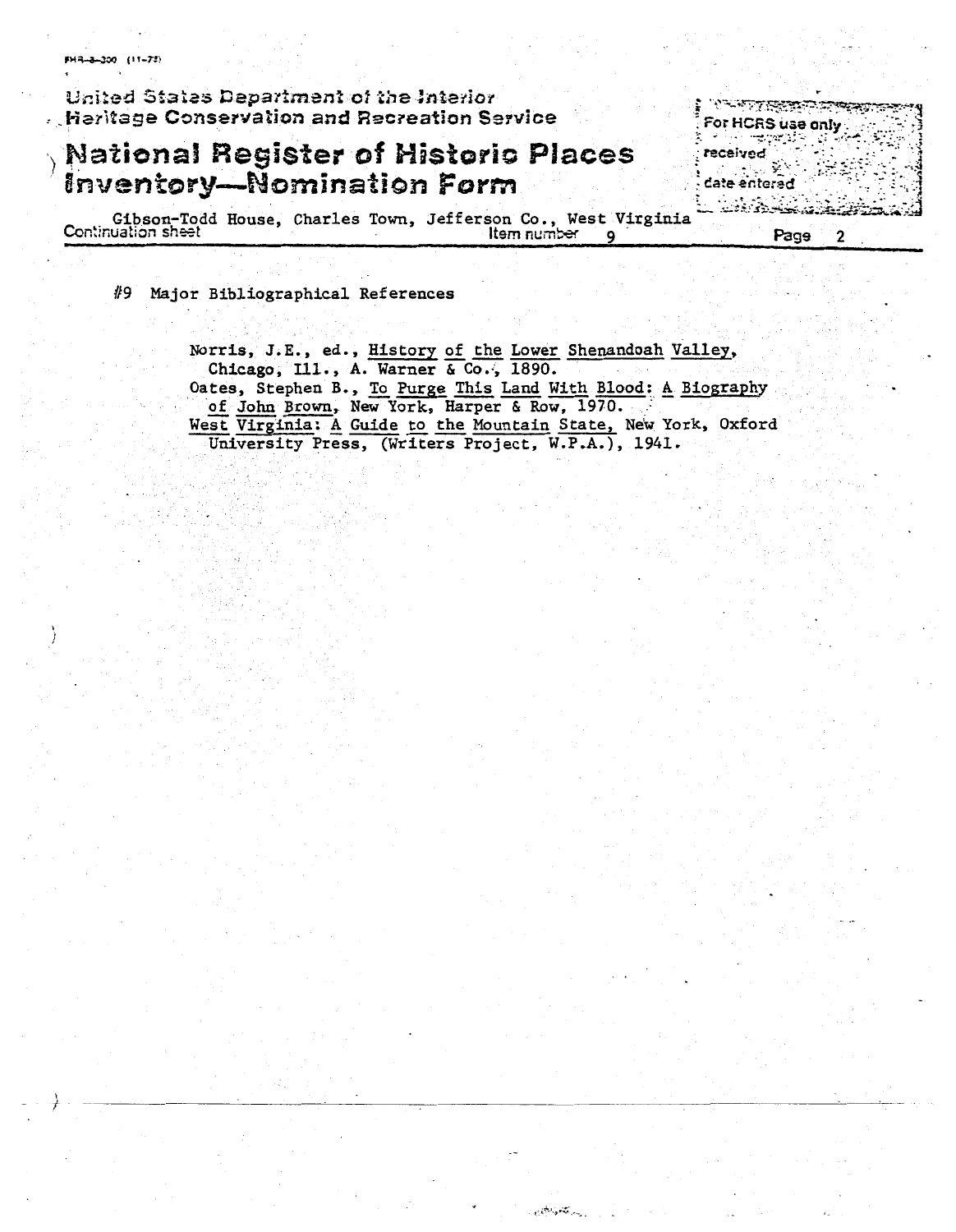